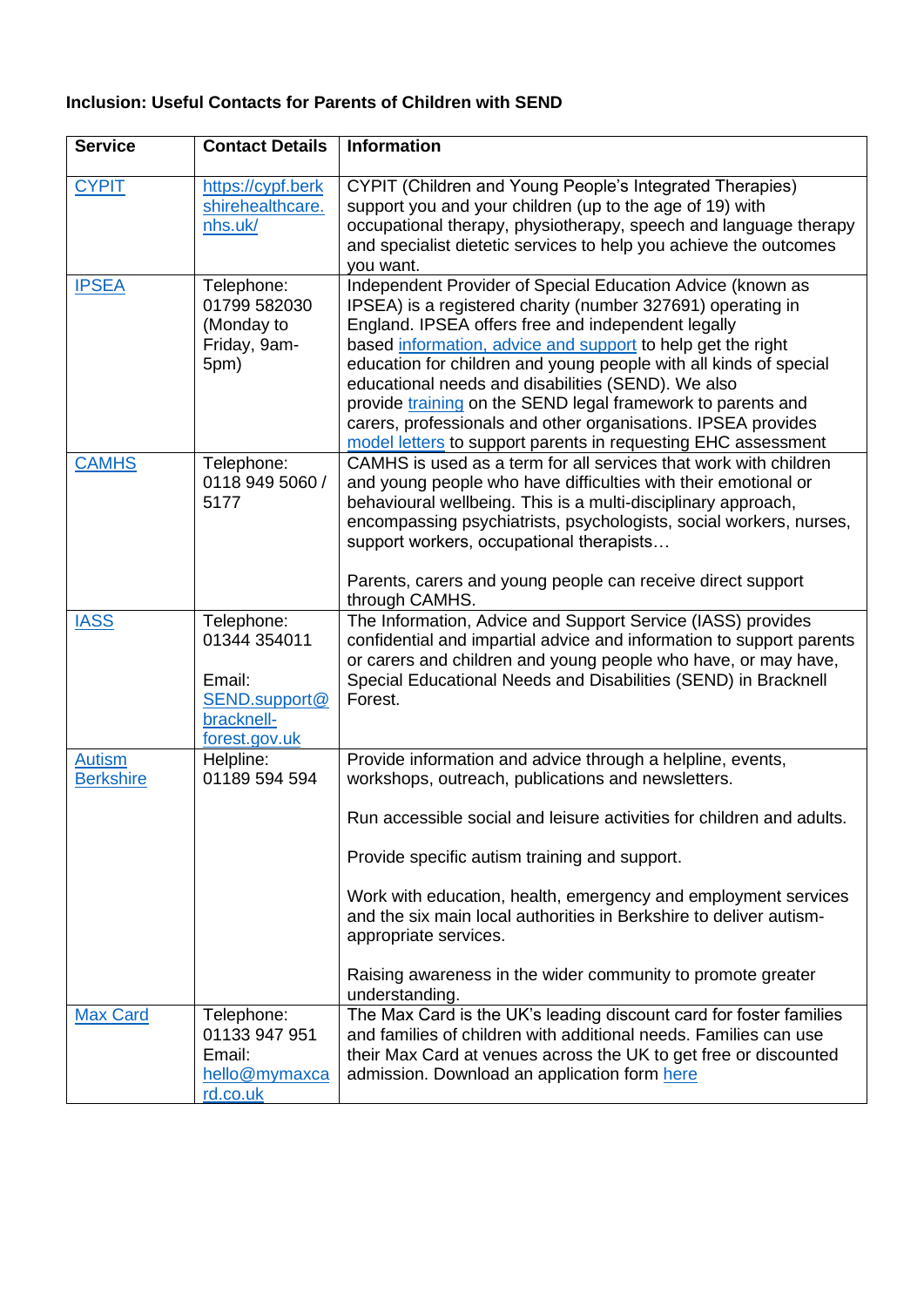## **Inclusion: Useful Contacts for Parents of Children with SEND**

| <b>Service</b>                                   | <b>Contact Details</b>                                                                               | <b>Information</b>                                                                                                                                                                                                                                                                                                                                                                                                                                                                                                                                                                                                                                   |
|--------------------------------------------------|------------------------------------------------------------------------------------------------------|------------------------------------------------------------------------------------------------------------------------------------------------------------------------------------------------------------------------------------------------------------------------------------------------------------------------------------------------------------------------------------------------------------------------------------------------------------------------------------------------------------------------------------------------------------------------------------------------------------------------------------------------------|
| <b>CEA Card</b>                                  | Telephone:<br>01244 526 016<br>Textphone:<br>18001 01244<br>526 016<br>Email: info@cea<br>card.co.uk | The CEA Card is a national card scheme developed for UK<br>cinemas by the UK Cinema Association (UKCA). The Card enables<br>a disabled cinema guest to receive a complimentary ticket for<br>someone to go with them when they visit a participating cinema.<br>The Card is also one way for cinemas to make sure they look after<br>their disabled guests. If you require an adjustment to visit a cinema<br>because of your disability, cinema staff should make them for you<br>whether you have a CEA Card or not.                                                                                                                               |
| <b>Sensory Toy</b><br>Library                    | <b>Contact Name:</b><br>Pip Catnach<br>Contact<br>Position:<br>Founder                               | Bracknell Sensory Toy Library (B.S.T.L) is a not for profit<br>community library of sensory toys. It is designed for families with<br>children who are disabled or have special needs to borrow<br>specialist equipment for free.                                                                                                                                                                                                                                                                                                                                                                                                                    |
|                                                  | Telephone:<br>07500668549<br>E-mail:<br>bracknellsensor<br>ytoylibrary@gm<br>ail.com                 | Meet ups & pop-up lending events are held on the second Saturday<br>of each month at the Foxes Den cafe in Binfield (9am-11am).                                                                                                                                                                                                                                                                                                                                                                                                                                                                                                                      |
| <b>Family Fund</b>                               | Telephone:<br>01904 550055                                                                           | Family Fund is the UK's largest charity providing grants for families<br>raising disabled or seriously ill children and young people. Last<br>year, we provided 89,101 grants or services worth over £33 million<br>to families across the UK.                                                                                                                                                                                                                                                                                                                                                                                                       |
| <b>Home Start</b>                                | Telephone:<br>0116 464 5490<br>Email:<br>info@home-<br>start.org.uk                                  | Home-Start is a local community network of trained volunteers and<br>expert support helping families with young children through their<br>challenging times. We are there for parents when they need us the<br>most because childhood can't wait.<br>Home-Starts across the UK also support families in groups, hold<br>day trips and Christmas parties and help access local services, as<br>well as lots of other support.                                                                                                                                                                                                                         |
| Swings and<br><b>Smiles</b>                      | Telephone:<br>01635 285170<br>Email:<br>office@swingsan<br>dsmiles.co.uk                             | Swings & Smiles is a place to play for children with special needs<br>and their families. It offers a unique environment where the whole<br>family feels supported and where they can spend quality time<br>together. Our services include play sessions, sibling support and<br>outreach.                                                                                                                                                                                                                                                                                                                                                           |
| Our House -<br><b>Building For</b><br>the Future | Telephone:<br>07393 407 169<br>Email:<br>admin@bftf.org.<br>$\underline{\mathsf{u}\mathsf{k}}$       | Our House is a unique accessible play centre where families can<br>meet and all children are celebrated. With a range of facilities,<br>including soft play, a sensory room, teen chill-out zone, PCs,<br>gaming and free play area, at Our House, disabled children can<br>relax, have fun and be truly valued and accepted for who they are.<br>Parents and carers can find support from one another, share the<br>ups and downs, as well as finding valuable information about<br>raising their disabled child. Siblings can make friends with other<br>children in similar situations, carers and grandparents can chat<br>over a cup of coffee. |